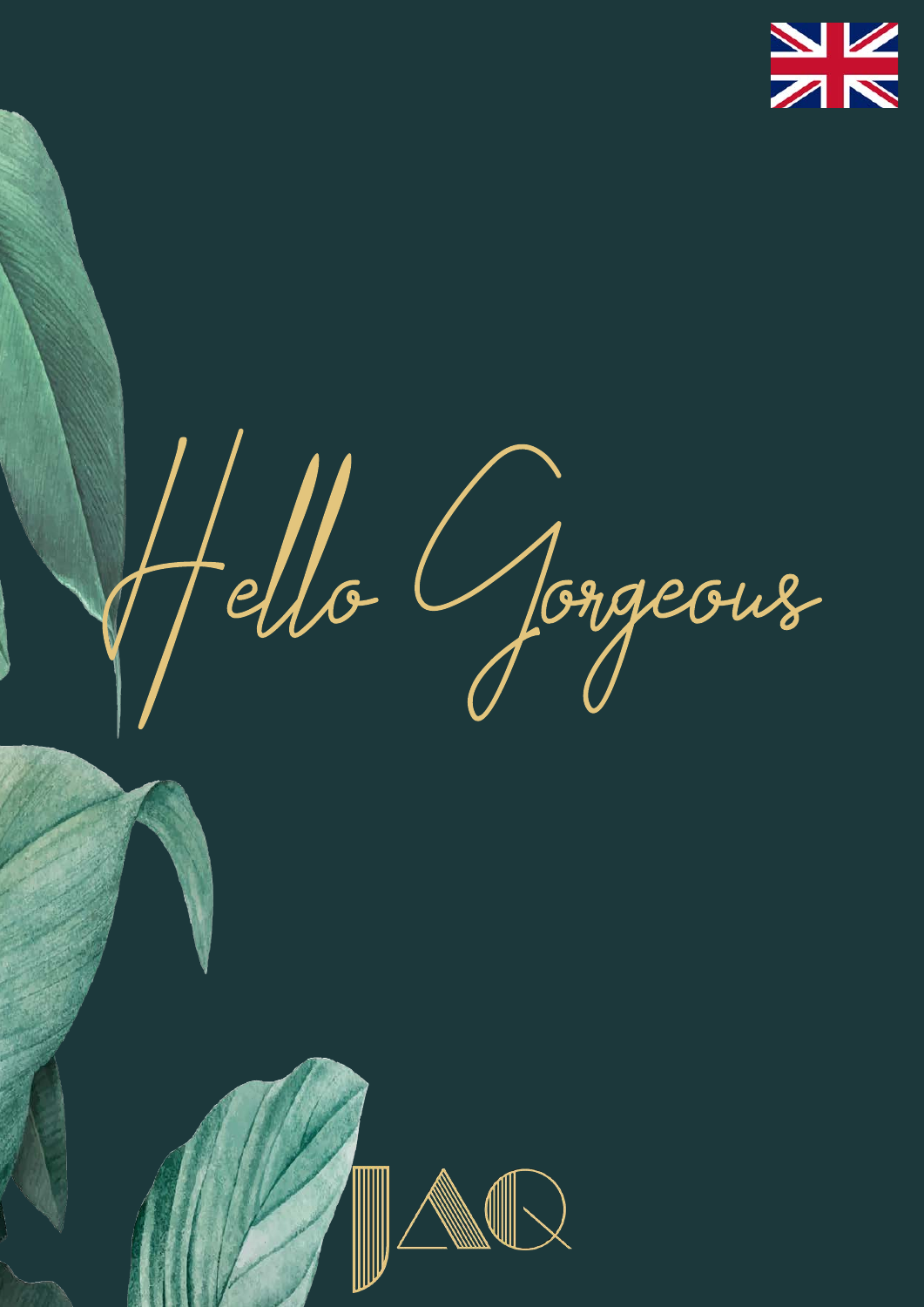#### **To start/share**

| bread & salted butter                                                                                                                | 5    |
|--------------------------------------------------------------------------------------------------------------------------------------|------|
| bread & dips                                                                                                                         | 7    |
| olives                                                                                                                               | 5    |
| charcuterie platter<br>Livar Coppa di Parma   dried Livar ham                                                                        | 13   |
| <b>Jamón Ibérico de Bellota   70 gr.</b>                                                                                             | 15   |
| <b>nachos</b> (small or large)<br>10   15<br>cheese sauce   avocado   olives   jalapeños  <br>pico de gallo   add: pulled pork (3)   |      |
| meat & cheese platter<br>"Rotterdamsche Oude" cheese   dried sausage  <br>olives   chicken wings   mini spring rolls   cheese sticks | 15   |
| taco's (2 pieces)<br>beef   chicken   toppings                                                                                       | 11   |
| lettuce cups black tiger prawns<br>lime   mango   chili   ginger   sesame   coriander  <br>cashewnoten                               | 11   |
| lettuce cups avocado<br>lime   mango   chili   ginger   coriander   furikake                                                         | 9    |
| l'aperitivo Tip: enjoy with a bottle of wine!<br>carpaccio   dried sausage   cheese   bread   olives                                 | 25   |
| <b>brunch platter</b> $(12:00-16:00)$<br>toasted farmhouse club   sweets   Granola   Livar ham  <br>sweet potato                     | 17.5 |
| Soup                                                                                                                                 |      |
| tomato soep<br>mini grilled cheese toastie   basil oil                                                                               | 9    |
| onion soup<br>Gruyère   chicken   Croutons                                                                                           | 7    |
| <b>Beach crab soup</b><br>fennel   tarragon   shellfish                                                                              | 8    |
| Single.                                                                                                                              |      |
| Taken.                                                                                                                               |      |

Hungry!

## **Sandwiches**

| pan toasti<br>ham   cheese                                                                                                            | 7  |
|---------------------------------------------------------------------------------------------------------------------------------------|----|
| avocado sandwich<br>pickled vegetables   add: fried egg (2)                                                                           | 9  |
| chicken club sandwich<br>homemade smoked chicken & bacon   lettuce  <br>fried egg   tomato   chipotle mayonnaise                      | 13 |
| <b>Philly cheesesteak</b><br>thinly sliced rib-eye   cheese sauce  <br>green peppercorn mayonnaise  <br>sautéed bell peppers & onions | 12 |
| JAQ'S salmon toast<br>smoked salmon   avocado   watercress   cucumber                                                                 | 11 |
| <b>Sweet potato baguette</b><br>sweet potato   King oyster muchrooms   sweet sour  <br>Kurkuma-Mayonnaise                             | 9  |
| <b>Salads</b>                                                                                                                         |    |
| buddha bowl<br>sushi rice   peanut dressing   red cabbage   wakame   lentils  <br>cucumber                                            | 11 |

*add: salmon (4) | chicken (4) | prawns (5) | steak (6)*

| Caesar salad<br>Romaine lettuce   parmesan cheese  <br>garlic croutons   egg<br>add: salmon $(4)$   chicken $(4)$   prawns $(5)$                   | 11 |
|----------------------------------------------------------------------------------------------------------------------------------------------------|----|
| Hoisin roasted sesame broccoli<br>lemon-mint dressing                                                                                              | 12 |
| <b>Burgers</b><br>beef burger (120gr)<br>chipotle mayonnaise   lettuce   tomato   pickles  <br>red onion $ $ add: cheese $(1.5)$ $ $ bacon $(1.5)$ | 14 |
| double beef burger (2x120gr)<br>chipotle mayonnaise   lettuce   tomato   pickles  <br>red onion $ $ add: cheese $(1.5)$ $ $ bacon $(1.5)$          | 17 |
| pulled pork burger<br>coleslaw   pickled cucumber   bbq sauce                                                                                      | 13 |
| 50/50 burger<br>120 gr beef   pulled pork   bbq sauce   coleslaw   pickles<br>add: cheese (1.5)   bacon (1.5)                                      | 14 |
| beyond beef burger, plant based<br>chipotle mayonnaise   lettuce   tomato   pickles  <br>red onion $ $ add: cheese (1.5)                           | 14 |
| <b>Crispy chicken burger</b>                                                                                                                       | 13 |

Kurkuma-Mayonnaise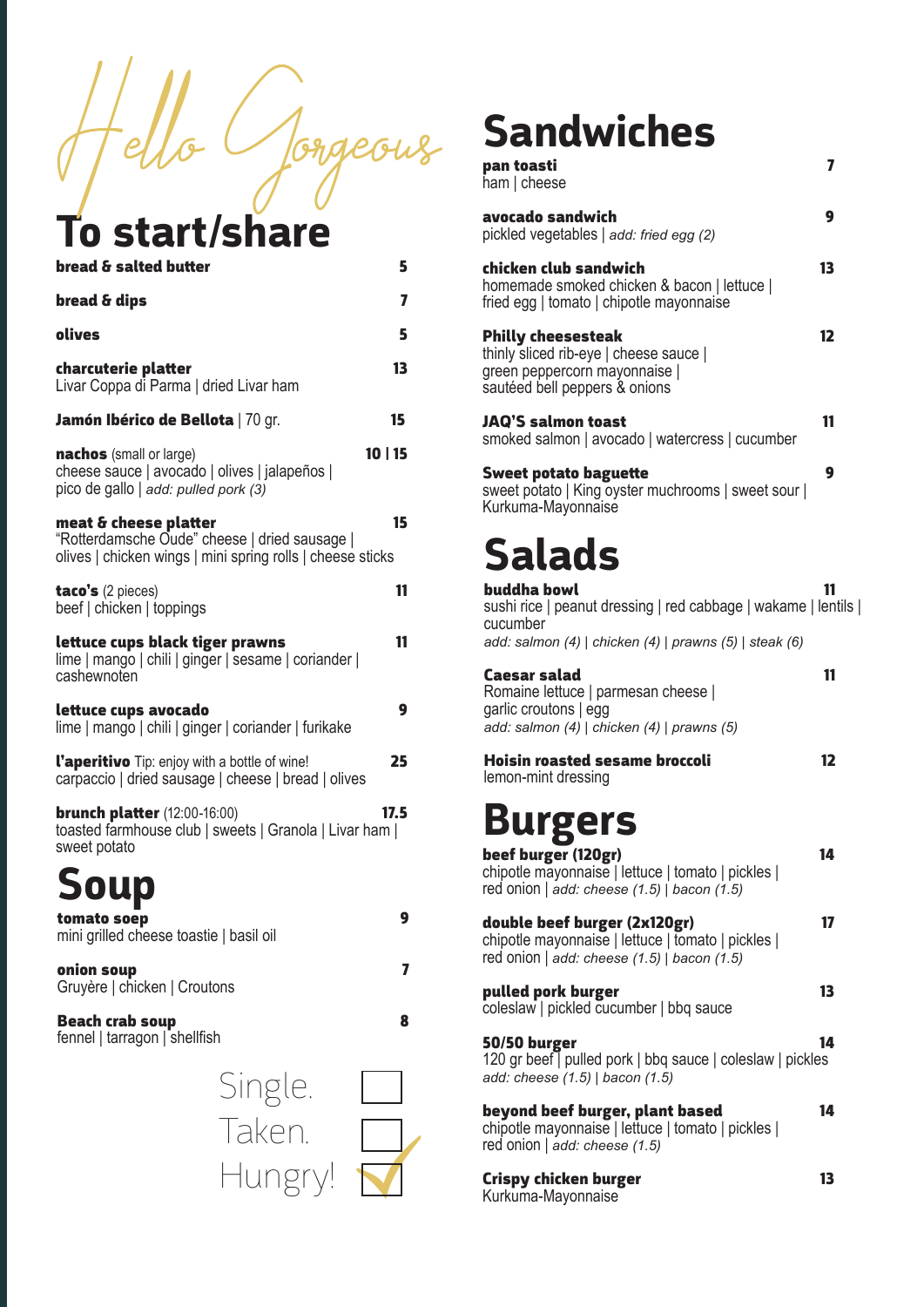#### **"I just don't want to look back and think, I could've eaten that."**

#### **We love it!**

| <b>Cote de Boeuf</b> (for 2 guests)<br>800 gr. meat   salad   fries   3 sauces                                                                                | 35pp |
|---------------------------------------------------------------------------------------------------------------------------------------------------------------|------|
| <b>JAQ's menu</b><br>3-course surprise menu by de chef                                                                                                        | 35   |
| truffle fries<br>Parmesan cheese   parsley   fresh truffle                                                                                                    | 9    |
| <b>Main</b>                                                                                                                                                   |      |
| meat of the day<br>ask us for JAQ's creation of the day                                                                                                       | 26.5 |
| fish of the day<br>ask us for JAQ's creation of the day                                                                                                       | 24.5 |
| codfish<br>jasmine rice   mussels   tarragon   chowder                                                                                                        | 26.5 |
| teriyaki bowl<br>white rice   broccolini   shiitake   sugar snaps  <br>mushrooms   red onion<br>add: salmon $(4)$   chicken $(4)$   gamba $(5)$   steak $(6)$ | 15   |
| roasted oxheart cabbage<br>nut rice   King oyster muchrooms                                                                                                   | 18   |
| rib-eye<br>250 gr   vegetables                                                                                                                                | 28   |
| tournedos<br>180 gr   vegetables                                                                                                                              | 25   |
| Create your own pasta<br>Tomato   Bolognaise   Alfredo                                                                                                        | 13   |
| <b>Sides</b>                                                                                                                                                  |      |

| fries<br>sweet potato fries   chipotle mayonnaise<br>roasted vegetables<br>salad |  |
|----------------------------------------------------------------------------------|--|
|----------------------------------------------------------------------------------|--|

## **#RESTAURANTJAQ**

### **Dessert**

| <b>JAQ's dessert</b><br>surprise dessert for 2                                                   | 7 pp    |
|--------------------------------------------------------------------------------------------------|---------|
| <b>Reypenaer</b><br>4 mo   8 mo   12 mo   chutney   fig-almond bread                             | 12      |
| <b>Ruby chocolate cake</b><br>dark chocolate   ruby chocolate ice cream                          | 8       |
| <b>JAQ's sundae</b><br>vanilla   apple   warm caramel                                            | 9       |
| chocolate parsnip dessert<br>Chocolate Ganache   carrot spice ice cream  <br>parsnip toffee      | 7       |
| <b>JAQ's coffee favorites</b><br>coffee of your choice   madeleine   brownie                     | 7       |
| <b>Bar bites</b>                                                                                 |         |
| bitterballen                                                                                     | 8       |
| cheesesticks                                                                                     | 8       |
| vegetarian mini spring rolls                                                                     | 8       |
| chicken tatsutas                                                                                 | 10      |
| <b>nachos</b> (small or large)<br>cheese sauce   avocado   olives   jalapeños  <br>$\frac{1}{2}$ | 10   15 |

pico de gallo | *add: pulled pork (3)* fries 5 sweet potato fries | chipotle mayonnaise 5 truffle fries 9 Parmesan cheese | parsley | fresh truffle meat & cheese platter 15 "Rotterdamsche Oude" cheese | dried sausage |

olives | chicken wings | mini spring rolls | cheese sticks

taco's (2 pieces) 11 beef | chicken | toppings

**Leave a review!**



**Or would you like to check out our website?**

**Follow us on social media!**

Scan the QR-code here!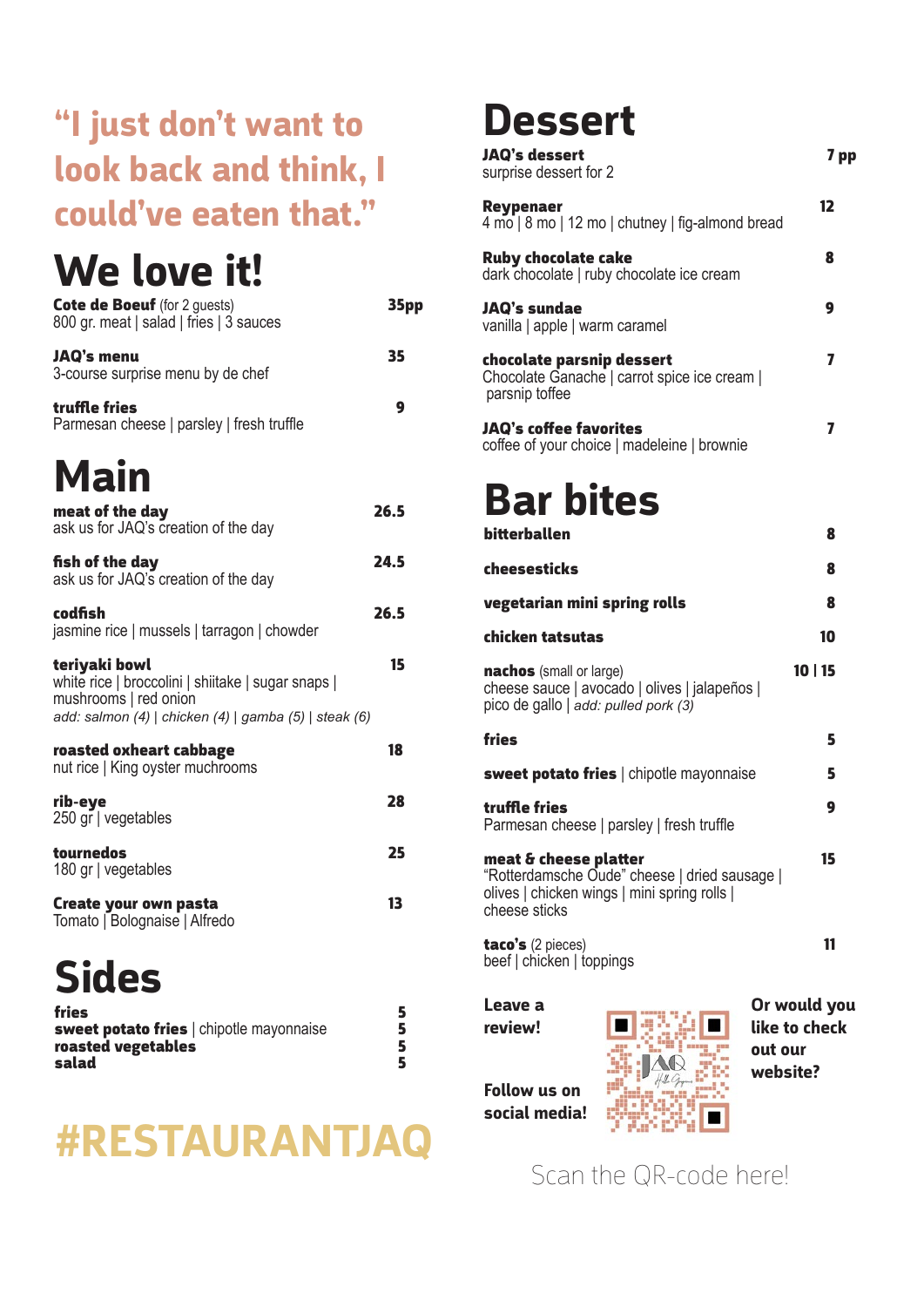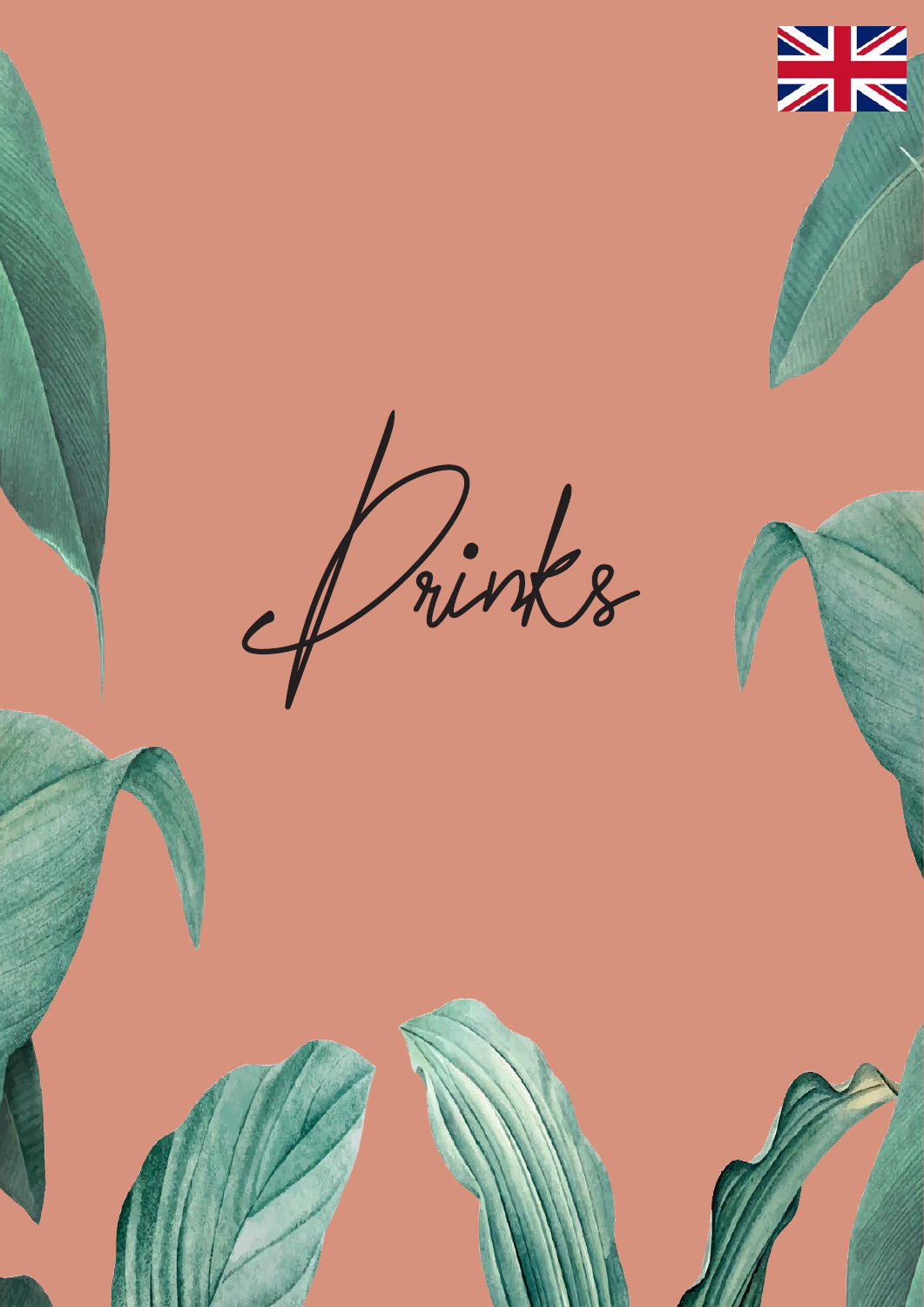## **Soft drinks**

| Coca Cola   light   zero          | 3             |
|-----------------------------------|---------------|
| Fanta orange   cassis             | 3             |
| <b>Sprite</b>                     |               |
| <b>Bitter lemon   Ginger ale</b>  | $\frac{3}{3}$ |
| <b>Ginger beer   Tonic</b>        | 3.5           |
| <b>Fuze tea green</b>             | 3.5           |
| <b>Fentimans rosé lemonade</b>    | 3.5           |
| <b>Red Bull</b>                   | 5             |
| <b>Fristi</b>                     | 3.5           |
| <b>Chocomel</b>                   | 3.5           |
| <b>Spa rood</b> $ 25$ cl $ 75$ cl | $2.75 - 6.25$ |
| Spa blauw $ 25$ cl $ 75$ cl       | $2.75 - 6.25$ |
|                                   |               |

## **Juices**

| fresh orange juice |     |
|--------------------|-----|
| apple juice        | 3.5 |
| pineapple juice    | 3.5 |
| tomato juice       | 3.5 |
| cranberry juice    | 3.5 |

## **Hot drinks**

| coffee                            | 2.8  |
|-----------------------------------|------|
| espresso                          | 2.8  |
| double espresso                   | 3.5  |
| cappuccino                        | 3.25 |
| latte macchiato                   | 3.5  |
| tea                               | 3    |
| fresh mint tea                    | 3.5  |
| fresh ginger tea                  | 3.5  |
| hot chocolate                     | 3.5  |
| with cream                        | 4    |
| soy milk   oat milk   almond milk | 0.5  |
|                                   |      |

JAQ's koffie compleet 5 huisgemaakte madeleine & chocolate chip koekje

## **Special coffee**

|                                  | <b>Irish coffee</b>   Jameson Whisky       |  |
|----------------------------------|--------------------------------------------|--|
|                                  | <b>French coffee</b>   Grand Marnier       |  |
| <b>Spanish coffee   Ligor 43</b> |                                            |  |
|                                  | <b>Italian coffee   Disaronno Amaretto</b> |  |

#### **Beerdraft**

| <b>Heineken</b> $ 25$ cl $ 50$ cl | $3.5 - 6.5$ |
|-----------------------------------|-------------|
| Heineken ice cold   25 cl   50 cl | 4 - 7       |
| seasonal draft $ 25$ cl $ 50$ cl  | $5 - 8.5$   |

#### **Beerbottle**

| <b>Affligem dubbel</b> | 5.5 |
|------------------------|-----|
| <b>La Chouffe</b>      | 6.5 |
| <b>Duvel</b>           | 5.5 |
| <b>Noordt Blondt</b>   | 6.5 |
| <b>Noordt IPA</b>      | 6.5 |
| <b>Paulaner</b>        | 5.5 |
| Sol                    | 6.5 |
| <b>Heineken 0%</b>     | з   |
| <b>Amstel Radler</b>   |     |

## **Winewhite**

| <b>Verdejo   Casamaro</b><br>Rueda - Spain                                       | $5.5 - 25$ |
|----------------------------------------------------------------------------------|------------|
| <b>Pinot Grigio   Terre di Marca</b><br>Veneto - Italy                           | $6.5 - 33$ |
| <b>Viognier Chardonnay   Cinquante 50</b><br>Rhône - France                      | 8 - 38     |
| <b>Sauvignon Blanc   Leyda</b><br>Leyda valley - Chile                           | $7.5 - 38$ |
| <b>Gruner Veltliner   Gobelsberg</b>                                             | 48         |
| Kamptal - Austria<br><b>Chablis   Hamelien</b><br>Bourgogne - France             | 60         |
| <b>Chardonnay   Bouchard Finlayson</b><br>Heaven and earth valley - South-Africa | 70         |

## **Winered**

| <b>Mas de Lauriers</b>                                                                                                                                                                       | $5.5 - 25$                      |
|----------------------------------------------------------------------------------------------------------------------------------------------------------------------------------------------|---------------------------------|
| France<br><b>Malbec   Fabre Montmayou</b><br>Mendoza - Argentina<br><b>Shotfire Shiraz   Thorn-Clarke</b><br>Barossa Valley - Australia<br><b>Sangiovese   Pietranera</b><br>Tuscany - Italy | 7 - 35<br>$9 - 42$<br>$10 - 50$ |
| <b>Pinot Noir   Wairau River</b>                                                                                                                                                             | 48                              |
| Marlborough - New Zealand<br><b>Tempranillo Garnacha   Bodegas Muga</b>                                                                                                                      | 67                              |
| Rioja - Spain<br>Valpolicella Ripasso I Fattori<br>Veneto - Italy                                                                                                                            | 70                              |

#### **Winerosé**

| Mas des Lauriers Rosé   languedoc    | $5.5 - 27$ |
|--------------------------------------|------------|
| Fraance                              |            |
| <b>Paquette   Provence</b><br>France | 38         |
|                                      |            |

**Wine** sweet

| <b>Niertseiner   Johannes Egberts</b> | $5.5 - 26$ |  |
|---------------------------------------|------------|--|
| Germany                               |            |  |

## **Wijnmousserend**

| <b>Galanti   Prosecco</b><br>Italy<br><b>Delot Champagne</b><br>France | $6 - 29$    |  |
|------------------------------------------------------------------------|-------------|--|
|                                                                        | $12.5 - 72$ |  |
| <b>Drussian   Prosecco</b><br>Italy                                    | 42          |  |
| <b>Pommery   Champagne</b>                                             | 85          |  |
| France<br><b>Barons de Rothschild   Brut</b><br>France                 | 180         |  |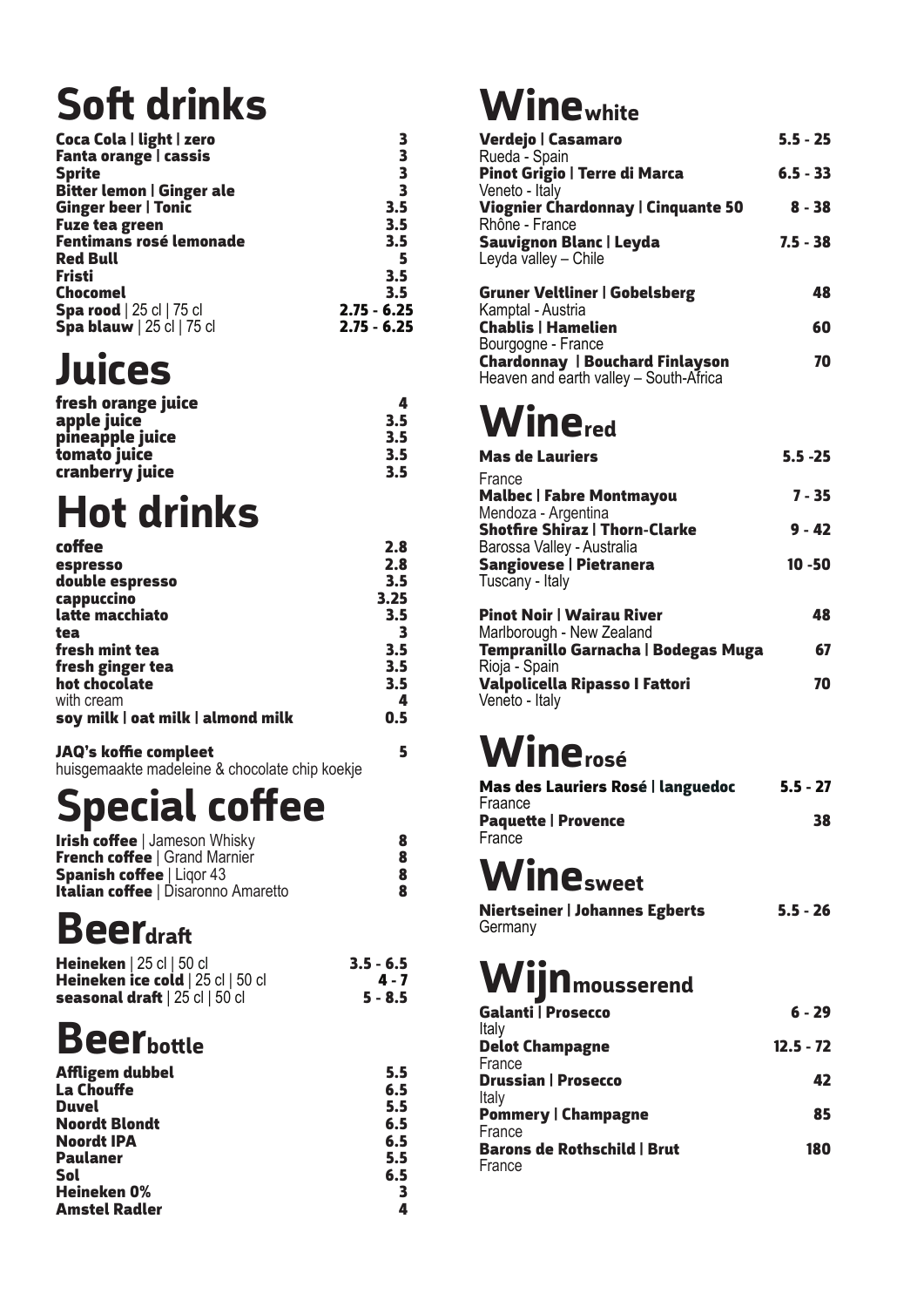Something a little stronger

#### **Gin&Tonic**

| all our gin tonics are served with Fever-Tree Indian tonic<br><b>Bombay Bramble</b><br>red fruit $\bar{ }$ fruity | 9.5  |
|-------------------------------------------------------------------------------------------------------------------|------|
| <b>Bombay Sapphire</b>                                                                                            | 9.5  |
| lime & melon   fresh                                                                                              |      |
| <b>Bobby's</b>                                                                                                    | 11   |
| orange & cloves   spiced                                                                                          |      |
| <b>Hendricks</b>                                                                                                  | 11   |
| cucumber   floral                                                                                                 |      |
| Loopuyt                                                                                                           | 10.5 |
| lemongrass   fresh                                                                                                |      |
| Nolet's                                                                                                           | 12   |
| raspberry   floral                                                                                                |      |
| <b>Tanqueray no. 10</b>                                                                                           | 11   |
| lemon   fresh                                                                                                     |      |
| <b>Monkey 47</b>                                                                                                  | 13   |
| gember spiced                                                                                                     |      |

#### **Cocktails**

| Pornstar martini<br>Ketel 1   passionfruit   lime juice                      | 12 |
|------------------------------------------------------------------------------|----|
| Paloma                                                                       | 12 |
| Omelca tequila   lime juice   grapefruit soda<br>Basil Smash                 | 12 |
| Bombay Saphire   pistachio   ginger   lime juice   basil<br><b>Impeached</b> | 12 |
| Chivas 12   Drambuie   peach   lime juice                                    |    |
| Jaquiri<br>Bacardi   Italicus   lime juice                                   | 12 |
| <b>Espresso Martini</b>                                                      | 12 |
| Ketel 1   Kahlua   espresso                                                  |    |
| mocktail - Pornstar martini<br>Ceder Crisp 0%   passionfruit   lime juice    | 8  |
| mocktail - Jaquiri                                                           | 8  |
| Ceder Crisp 0%   lime juice<br>mocktail - Basil Smash                        | 8  |
| Ceder Crisp 0%   gingersyrup   pistachio syrup  <br>lime juice   basil       |    |

#### **To share or not to share**

St-Germain Elderflower | prosecco | sparkling water **9 |32** 

## **Vodka**

| <b>Absolut</b>    | 5,5 |
|-------------------|-----|
| Ketel 1           | 6   |
| <b>Belvedere</b>  |     |
| <b>Grey goose</b> | 8   |

## **Rum**

| Bacardi blanca | 5,5 |
|----------------|-----|
| Bacardi 8      |     |
| RonZacapa 23   |     |

## **Tequila**

| <b>Omelca Silver</b>   |      |
|------------------------|------|
| <b>Patron Reposado</b> | 10.5 |

## **Whiskey**

| <b>Chivas 12 years</b>      | 6,5 |
|-----------------------------|-----|
| <b>Chivas 18 years</b>      | 11  |
| <b>Dalwhinnie 15 years</b>  | 12  |
| <b>Glenfiddich 12 years</b> | 9   |
| <b>Jameson</b>              | 6   |
| Johnnie walker red          | 5,5 |
| Johnnie walker black        | 8   |
| Johnnie walker blue         | 25  |
| lagavulin 16 years          | 12  |
| <b>Oban 14 years</b>        | 10  |
| <b>Talisker 10 years</b>    | 9   |
| <b>Woodford rye</b>         | 8   |
|                             |     |

# **Bourbon**

| Jack Daniels        |     |
|---------------------|-----|
| <b>Maker's Mark</b> | 7.5 |

# **Cognac**<br>
Martell Vs<br>
Rémy Martin VSOP

| <b>Martell VS</b>       |    |
|-------------------------|----|
| <b>Rémy Martin VSOP</b> |    |
| <b>Rémy Martin XO</b>   | 25 |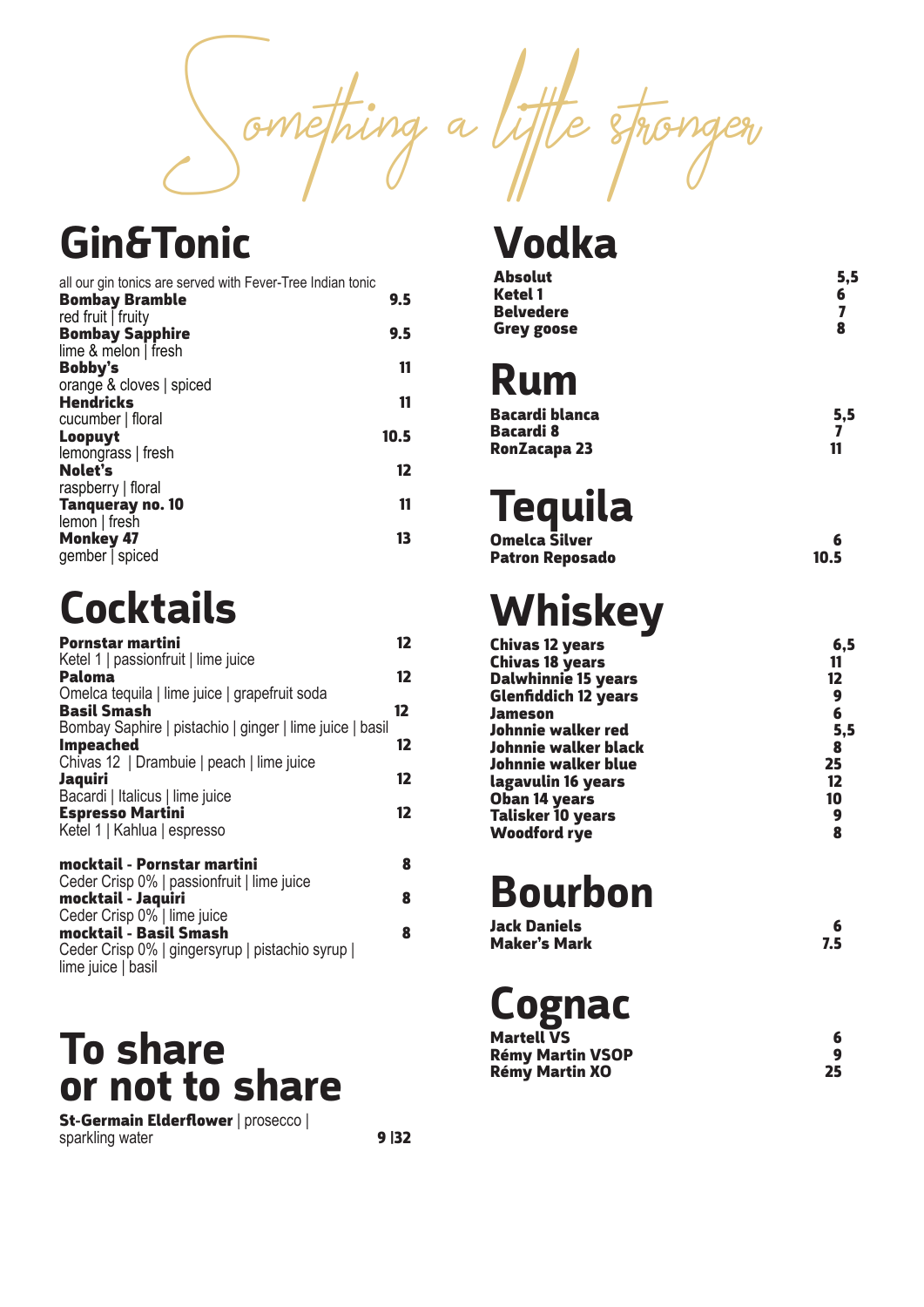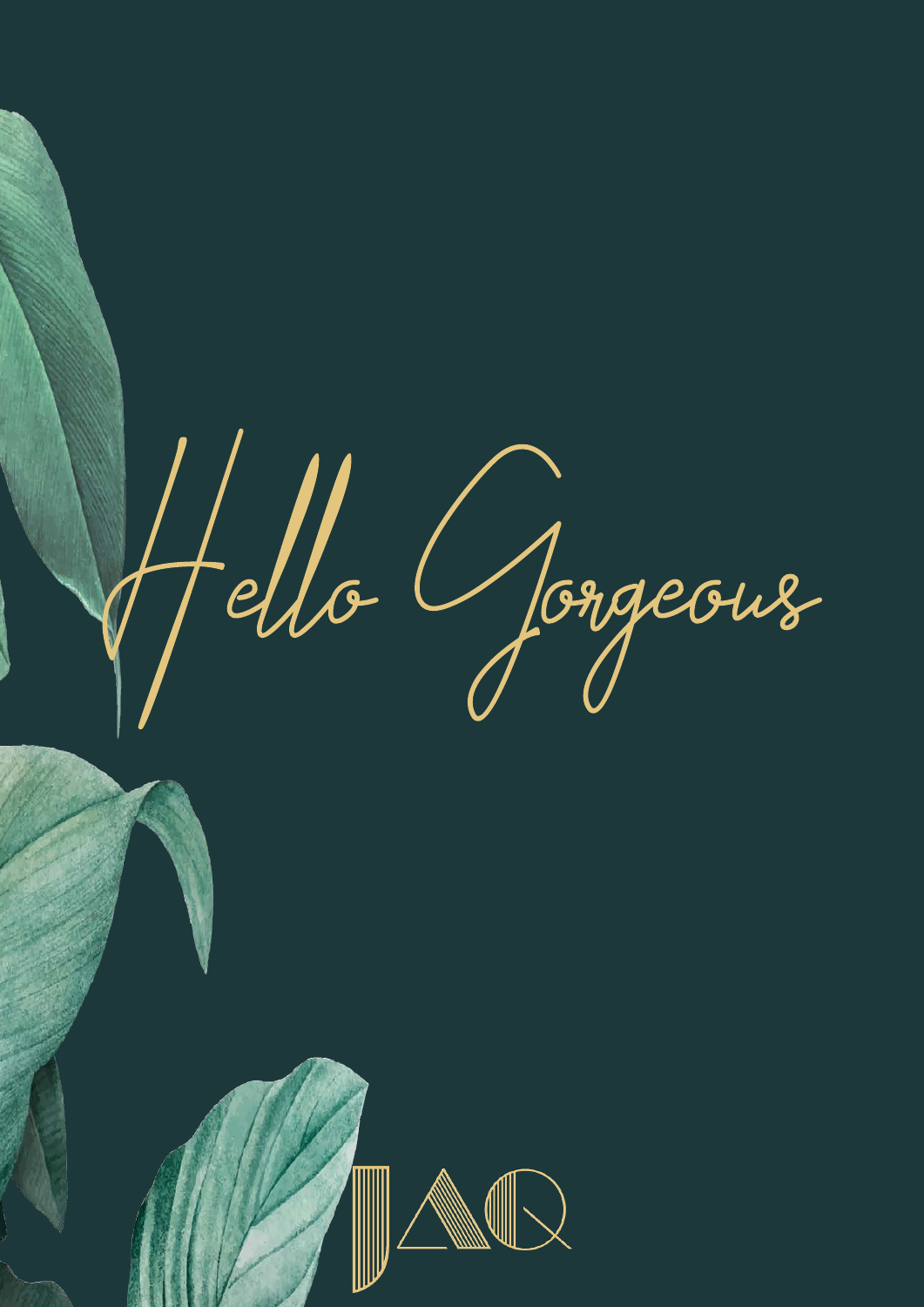**Om te starten/delen**

| brood & gezouten boter                                                                                                                     | 5     |
|--------------------------------------------------------------------------------------------------------------------------------------------|-------|
| brood & dips                                                                                                                               | 7     |
| olijven                                                                                                                                    | 5     |
| charcuterie plank<br>Livar Coppa di Parma   Livar Sjink                                                                                    | 13    |
| Jamón Ibérico   70 gr.                                                                                                                     | 15    |
| <b>nachos</b> (klein of groot)<br>boerenkaas saus   avocado   olijven<br>  jalapeños   pico de gallo   add: pulled pork (3)                | 10 15 |
| borrel plank<br>"Rotterdamsche Oude" kaas   gedroogde worst<br>  olijven   bitterballen   kippenvleugels  <br>mini loempias   kaasstengels | 15    |
| taco's (2 stuks)<br>rund   kip   toppings                                                                                                  | 11    |
| lettuce cups black tiger gamba<br>limoen   mango   chili   gember   sesam   koriander   cashew                                             | 11    |
| lettuce cups avocado<br>limoen   mango   chili   gember   koriander   furikake                                                             | 9     |
| l'aperitivo Tip: lekker met een fles wijn!<br>carpaccio   gedroogde worst   kaas   brood   olijven                                         | 25    |
| <b>brunch plateau</b> $(12:00-16:00)$<br>toasted farmhouse club   sweets   Granola   Livar ham  <br>zoete aardappel                        | 17.5  |
| <b>Soepen</b>                                                                                                                              |       |
| tomatensoep<br>mini kaastosti   basilicum olie                                                                                             | 9     |
| uiensoep<br>Gruyère   kip   Croutons                                                                                                       | 7     |
| <b>Strandkrabbetjessoep</b><br>venkel   dragon   schaaldieren                                                                              | 8     |
| Single.                                                                                                                                    |       |
| Taken.                                                                                                                                     |       |

Hungry!

#### **Sandwiches**

| <b>Sandwiches</b>                                                                                                                                                   |    |
|---------------------------------------------------------------------------------------------------------------------------------------------------------------------|----|
| pan tosti<br>ham   kaas                                                                                                                                             | 7  |
| avocado sandwich<br>zoetzure groenten   add: gebakken ei (2)                                                                                                        | 9  |
| kip club sandwich<br>huisgemaakte gerookte kip & bacon   kropsla<br>gebakken ei   tomaat   chipotle mayo                                                            | 13 |
| <b>Philly cheesesteak</b><br>dungesneden rib-eye   boerenkaas saus  <br>groene peper mayo   gebakken paprika en ui                                                  | 12 |
| <b>JAQ'S zalm toast</b><br>gerookte zalm   avocado   waterkers   komkommer                                                                                          | 11 |
| <b>Zoete aardappel baquette</b><br>zoete aardappel   oesterzwam   zoetzuur  <br>Kurkuma-ayonaise                                                                    | 9  |
| <b>Salades</b><br>buddha bowl salade<br>sushi rijst   rode kool   pindadressing  <br>komkommer   wakame   linzen<br>add: zalm (4)   kip (4)   gamba (5)   steak (6) | 11 |
| Caesar salade<br>Romeinse sla   parmezaanse kaas   ei  <br>knoflook croutons $ $ add: zalm $(4)$ $ $ kip $(4)$ $ $ gamba $(5)$                                      | 11 |
| Geroosterde Hoisin sesam broccoli<br>limoen-munt dressing                                                                                                           | 12 |
| <b>Burgers</b><br>beef burger (120gr)<br>chipotle mayonaise   sla   tomaat   augurk   rode ui<br>add: kaas (1.5)   spek (1.5)                                       | 14 |
| dubbele beef burger (2x120gr)<br>chipotle mayonaise   sla   tomaat   augurk   rode ui<br>add: kaas (1.5)   spek (1.5)                                               | 17 |
| pulled pork burger<br>koolsla   zoetzure komkommer   bbq saus                                                                                                       | 13 |
| half-om-half burger<br>120 gr beef   pulled pork   bbq saus   koolsla   augurk<br>add: kaas (1.5)   spek (1.5)                                                      | 14 |
| beyond beef burger, plant based<br>chipotle mayonaise   sla   tomaat   augurk   rode ui<br>add: kaas (1.5)                                                          | 14 |

krokante kipburger 13 Kurkuma-Mayonaise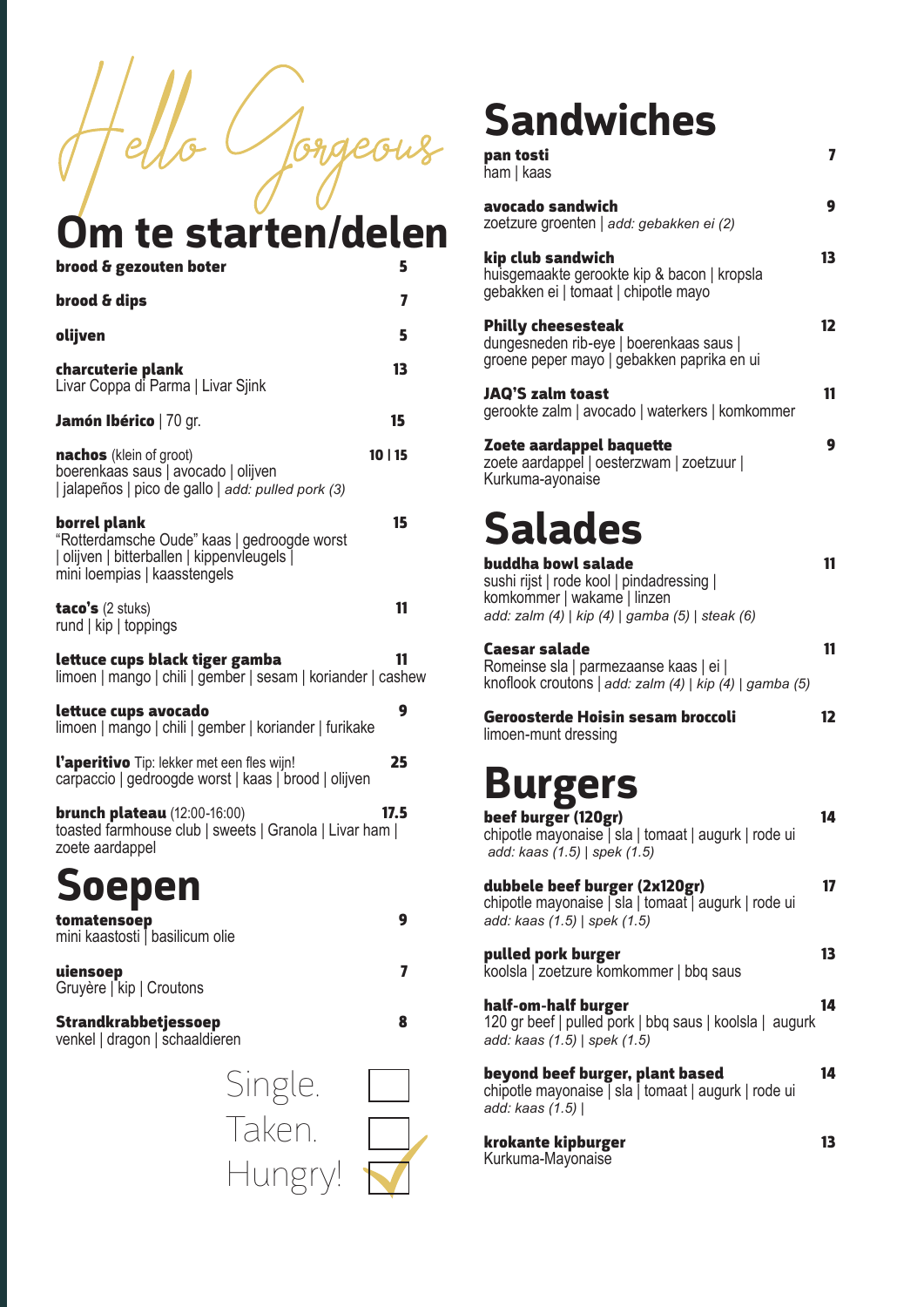#### **"I just don't want to look back and think, I could've eaten that."**

#### **We love it!**

| Cote de Boeuf (voor 2 personen)<br>800 gr. vlees   salade   friet   3 sauzen                                                               | 35pp             |
|--------------------------------------------------------------------------------------------------------------------------------------------|------------------|
| <b>JAQ's rondje kaart</b><br>3-gangen verrassings menu van de chef                                                                         | 35               |
| truffel friet<br>Parmezaanse kaas   peterselie   verse truffel                                                                             | 9                |
| <b>Hoofd</b>                                                                                                                               |                  |
| vlees van de dag<br>vraag naar JAQ's creatie van vandaag                                                                                   | 26.5             |
| vis van de dag<br>vraag naar JAQ's creatie van vandaag                                                                                     | 24.5             |
| kabeljauw<br>jasmijn rijst   mosselen   dragon   vissoep                                                                                   | 26.5             |
| teriyaki bowl<br>witte rijst   bimi   shiitake   sugar snap  <br>paddestoelen   rode ui<br>add: zalm (4)   kip (4)   gamba (5)   steak (6) | 15               |
| geroosterde spitskool<br>notenrijst   King oyster paddenstoelen                                                                            | 18               |
| rib-eye<br>250 gr   groente garnituur                                                                                                      | 28               |
| tournedos<br>180 gr   groente garnituur                                                                                                    | 25               |
| Kies jouw favoriete pasta<br>Tomaat   Bolognaise   Alfredo                                                                                 | 13               |
| Erbij                                                                                                                                      |                  |
| friet<br>zoete aardappel friet   chipotle mayo<br>geroosterde groenten<br>salade                                                           | 5<br>5<br>5<br>5 |

## **#RESTAURANTJAQ**

#### **Desserts**

| P C J J C I 4 J                                                                                                                         |      |
|-----------------------------------------------------------------------------------------------------------------------------------------|------|
| <b>JAQ's dessert</b><br>verrassings dessert voor 2 personen                                                                             | 7 pp |
| <b>Reypenaer</b><br>4 mnd   8 mnd   12 mnd   chutney   vijg-amandelbrood                                                                | 12   |
| <b>Ruby chocolade cake</b><br>pure chocolade   Ruby chocolade ijs                                                                       | 8    |
| <b>JAQ's sundae</b><br>vanille   appel   warme karamel                                                                                  | 9    |
| <b>Chocolade pastinaak desssrt</b><br>Chocolade Ganache   wortel specerijen ijs  <br>toffee pastinaak                                   | 7    |
| <b>JAQ's koffie fovorieten</b><br>koffie naar keuze   madeleine   brownie                                                               | 6    |
| Voor bij de borrel                                                                                                                      |      |
| bitterballen                                                                                                                            | 8    |
| kaasstengels                                                                                                                            | 8    |
| vegetarische mini loempia's                                                                                                             | 8    |
| kip tatsutas                                                                                                                            | 10   |
| <b>nachos</b> (klein of groot)<br>10   15<br>boerenkaas saus   avocado   olijven   jalapeños  <br>pico de gallo   add: pulled pork (3)  |      |
| friet                                                                                                                                   | 5    |
| zoete aardappel friet   chipotle mayo                                                                                                   | 5    |
| truffel friet<br>Parmezaanse kaas   peterselie   verse truffel                                                                          | 9    |
| borrel plank<br>"Rotterdamsche Oude" kaas   gedroogde worst   olijven  <br>bitterballen   kippenvleugels   mini loempias   kaasstengels | 15   |
| taco's (2 stuks)<br>rund   kip   toppings                                                                                               | 11   |

**Leave a review!**



**Or would you like to check out our website?**

**Follow us on social media!**

Scan de QR-code!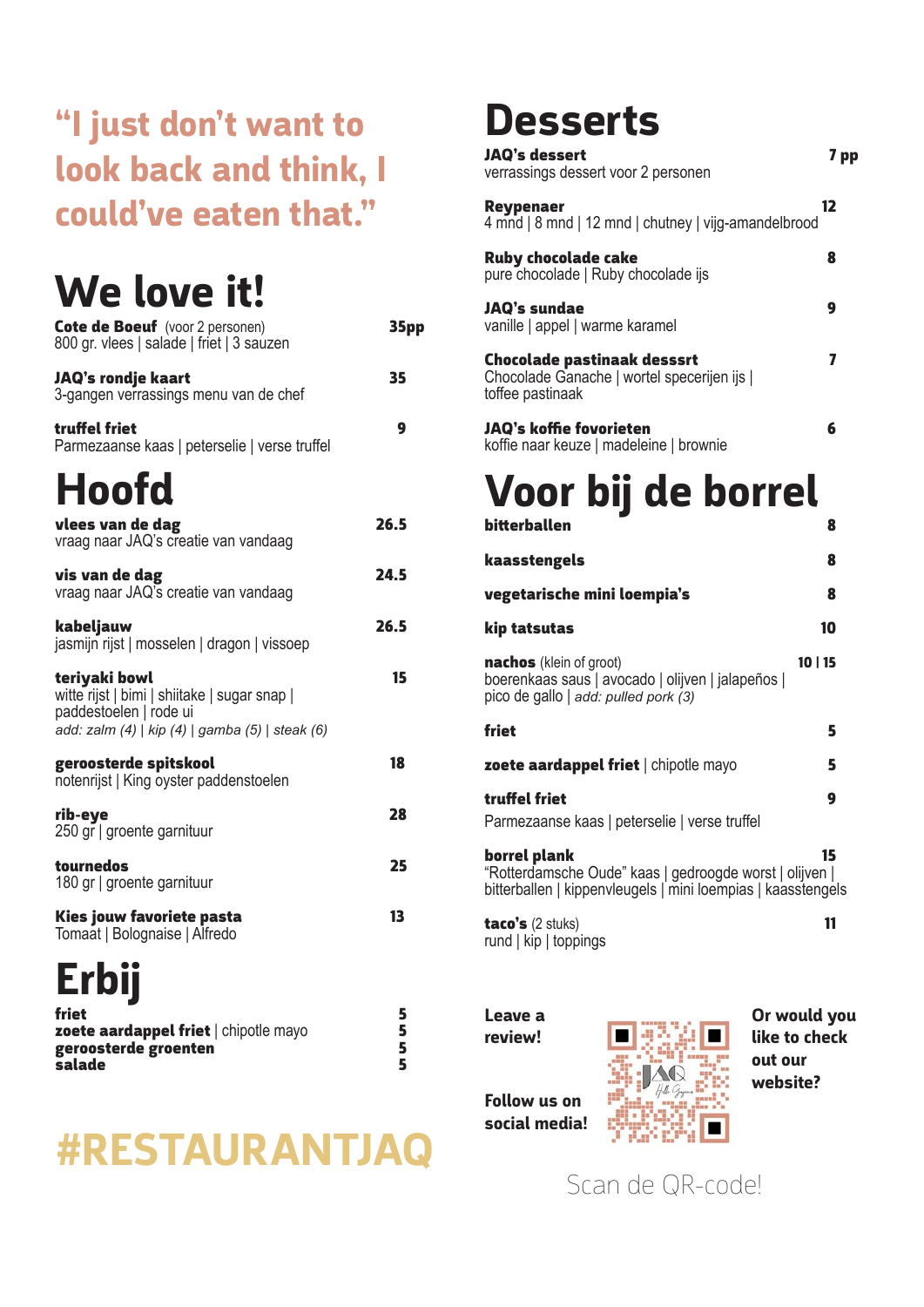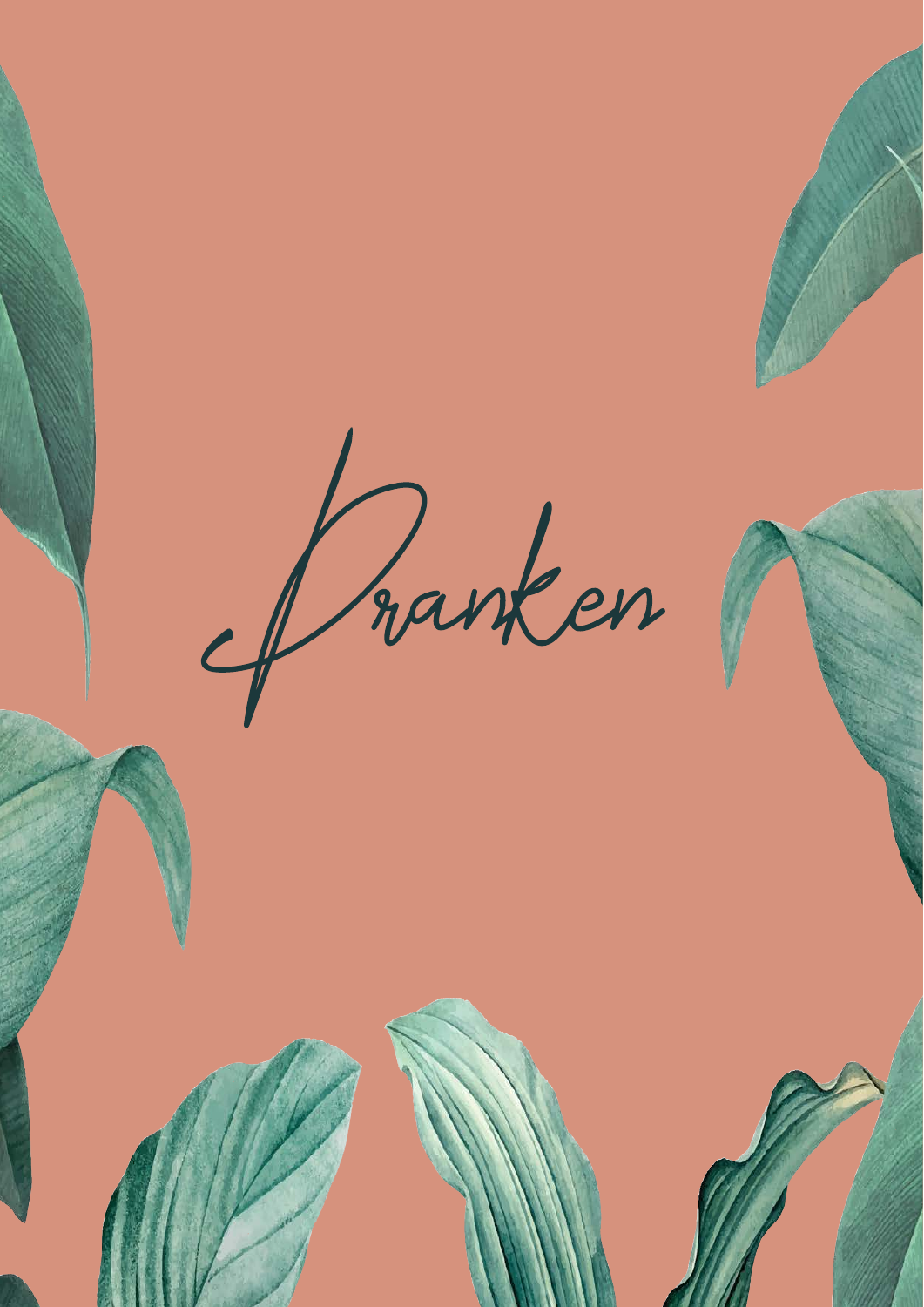## **Frisdrank**

| Coca Cola   light   zero         |               |
|----------------------------------|---------------|
| <b>Fanta orange   cassis</b>     | 3             |
| <b>Sprite</b>                    | 3             |
| <b>Fuze tea   green</b>          | 3.5           |
| <b>Bitter lemon   Ginger ale</b> | 3             |
| <b>Ginger beer   Tonic</b>       | 3.5           |
| <b>Fentimans rosé lemonade</b>   | 3.5           |
| <b>Red Bull</b>                  | 5             |
| <b>Fristi</b>                    | 3.5           |
| <b>Chocomel</b>                  | 3.5           |
| <b>Spa rood</b>   25 cl   75 cl  | $2.75 - 6.25$ |
| Spa blauw $ 25$ cl $ 75$ cl      | $2.75 - 6.25$ |

## **Sappen**

| verse jus d' orange |                  |
|---------------------|------------------|
| appelsap            | 3.5 <sub>1</sub> |
| ananassap           | 3.5 <sub>1</sub> |
| tomatensap          | 3.5 <sub>1</sub> |
| cranberry sap       | 3.5 <sub>1</sub> |

#### **Warme dranken**

| koffie                            | 2.8  |
|-----------------------------------|------|
| espresso                          | 2.8  |
| dubbele espresso                  | 3.5  |
| cappuccino                        | 3.25 |
| latte macchiato                   | 3.5  |
| thee                              | 3    |
| verse munt thee                   | 3.5  |
| verse gember thee                 | 3.5  |
| warme chocolade melk              | 3.5  |
| met slagroom                      | 4    |
| soy milk   oat milk   almond milk | 0.5  |
| <b>IAO's liaffinished and</b>     |      |

| JAQ's koffie compleet                          |  |
|------------------------------------------------|--|
| huisgemaakte madeleine & chocolate chip koekje |  |

## **Speciale koffie**

|                                  | <b>Irish coffee</b>   Jameson Whisky       |  |
|----------------------------------|--------------------------------------------|--|
|                                  | <b>French coffee   Grand Marnier</b>       |  |
| <b>Spanish coffee</b>   Ligor 43 |                                            |  |
|                                  | <b>Italian coffee   Disaronno Amaretto</b> |  |

#### **Biertap**

| <b>Heineken</b> $ 25$ cl $ 50$ cl | $3.5 - 6.5$ |
|-----------------------------------|-------------|
| Heineken ice cold   25 cl   50 cl | 4 - 7       |
| seasonal draft $ 25$ cl $ 50$ cl  | $5 - 8.5$   |

#### **Bierfles**

| Affligem dubbel      | 5.5 |
|----------------------|-----|
| <b>La Chouffe</b>    | 6.5 |
| <b>Duvel</b>         | 5.5 |
| <b>Noordt Blondt</b> | 6.5 |
| <b>Noordt IPA</b>    | 6.5 |
| <b>Paulaner</b>      | 5.5 |
| Sol                  | 6.5 |
| <b>Heineken 0%</b>   | з   |
| <b>Amstel Radler</b> |     |

## **Wijnwit**

| <b>Verdejo   Casamaro</b>                           | $5.5 - 25$ |
|-----------------------------------------------------|------------|
| Rueda - Spanje<br>Pinot Grigio   Terre di Marca     | $6.5 - 33$ |
| Veneto - Italië                                     |            |
| <b>Viognier Chardonnay   Cinquante 50</b>           | 8 - 38     |
| Rhône - Frankrijk<br><b>Sauvignon Blanc   Leyda</b> | $7.5 - 38$ |
| Leyda valley - Chili                                |            |
| <b>Gruner Veltliner   Gobelsberg</b>                | 48         |
| Kamptal - Oostenrijk                                |            |
| <b>Chablis   Hamelien</b><br>Bourgogne - Frankrijk  | 60         |
| <b>Chardonnay   Bouchard Finlayson</b>              | 70         |
| Heaven and earth valley - Zuid-Afrika               |            |

## **Wijnrood**

| <b>Mas de Lauriers</b>                                              | $5.5 - 25$ |
|---------------------------------------------------------------------|------------|
| Frankrijk<br><b>Malbec   Fabre Montmayou</b>                        | $7 - 35$   |
| Mendoza - Argentinië                                                |            |
| <b>Shotfire Shiraz   Thorn-Clarke</b><br>Barossa Valley - Australië | $9 - 42$   |
| <b>Sangiovese   Pietranera</b><br>Toscane - Italië                  | $10 - 50$  |
| <b>Pinot Noir   Wairau River</b><br>Marlborough - New Zeeland       | 48         |
| <b>Tempranillo Garnacha   Bodegas Muga</b>                          | 67         |
| Rioja - Spanje<br>Valpolicella Ripasso I Fattori                    | 70         |
| Veneto - Italié                                                     |            |

## **Wijnrosé**

| Mas des Lauriers Rosé   languedoc | $5.5 - 27$ |
|-----------------------------------|------------|
| Frankrijk                         |            |
| <b>Paquette   Provence</b>        | 38.        |
| Frankrijk                         |            |

## **Wijnzoet**

| <b>Niertseiner   Johannes Egberts</b><br>Duitsland   | $5.5 - 26$  |
|------------------------------------------------------|-------------|
| <b>Wijn</b> mousserend                               |             |
| <b>Galanti   Prosecco</b><br>Italië                  | $6 - 29$    |
| <b>Delot Champagne</b>                               | $12.5 - 72$ |
| Frankrijk<br><b>Drussian   Prosecco</b><br>14 - 15 V |             |

| Italië                             |     |
|------------------------------------|-----|
| <b>Pommery   Champagne</b>         | 85  |
| Frankrijk                          |     |
| <b>Barons de Rothschild   Brut</b> | 180 |
| Frankrijk                          |     |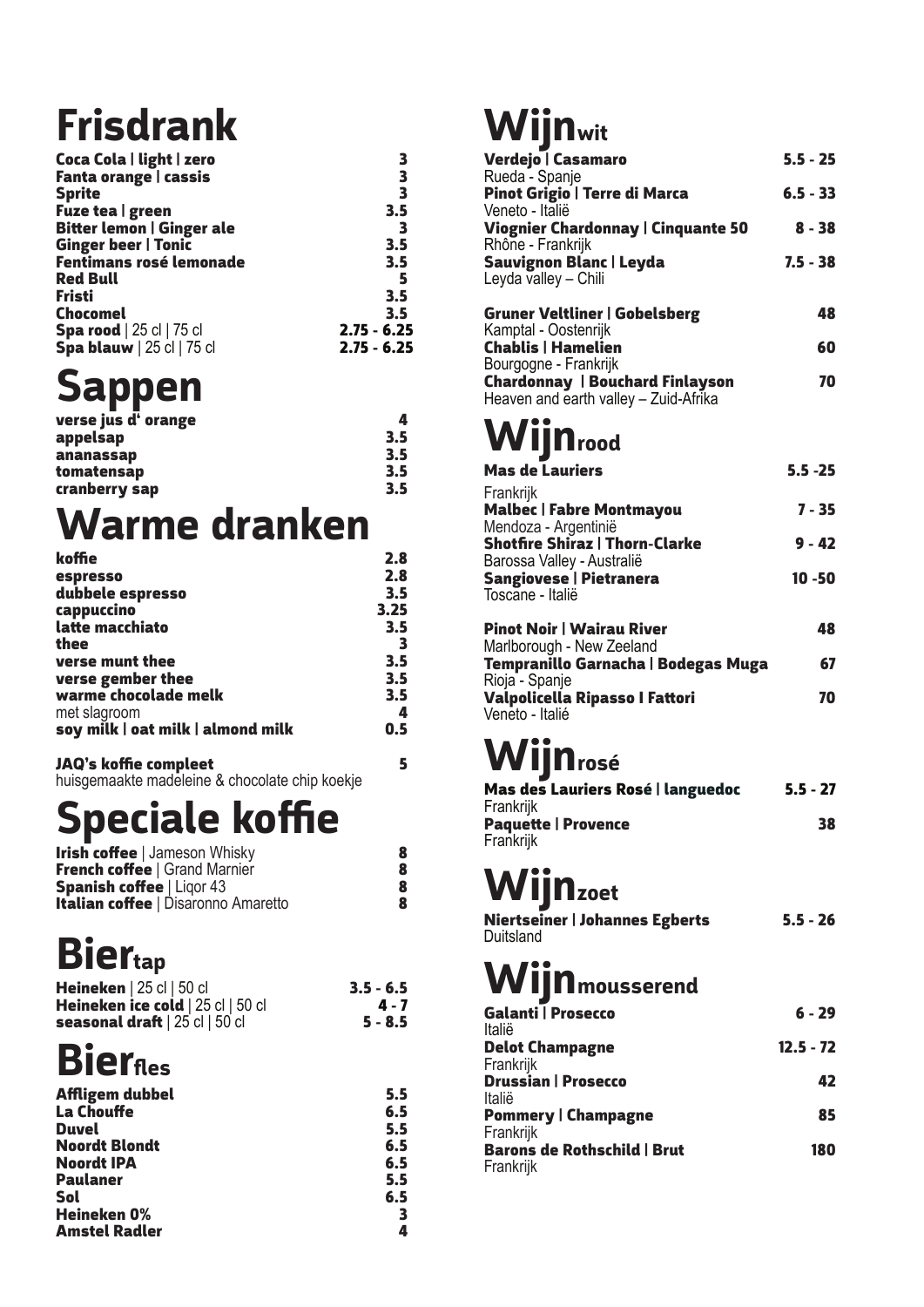Something a little stronger

#### **Gin&Tonic**

| Al onze gin tonics worden geserveerd met Fever-Tree Indian tonic |      |
|------------------------------------------------------------------|------|
| <b>Bombay Bramble</b>                                            | 9.5  |
| rood fruit   fruitig                                             |      |
| <b>Bombay Sapphire</b>                                           | 9.5  |
| limoen & citroen   fris                                          |      |
| <b>Bobby's</b>                                                   | 11   |
| sinaasappel & kruidnagel   kruidig                               |      |
| <b>Hendricks</b>                                                 | 11   |
| komkommer   bloemig                                              |      |
| Loopuyt                                                          | 10.5 |
| citroengras   fris                                               |      |
| Nolet's                                                          | 12   |
| framboos   bloemig                                               |      |
| <b>Tanqueray no. 10</b>                                          | 11   |
| citroen   fris                                                   |      |
| <b>Monkey 47</b>                                                 | 13   |
| gember   kruidig                                                 |      |
|                                                                  |      |

### **Cocktails**

| <b>Pornstar martini</b>                                       | 12  |
|---------------------------------------------------------------|-----|
| Ketel 1   passionfruit   lime juice   prosecco<br>Paloma      | 12  |
| Omelca tequila   limoensap   grapefruit soda                  |     |
| Basil Smash                                                   | 12  |
| Bombay Saphire   pistache   gember   limoensap  <br>basilicum |     |
|                                                               |     |
| <b>Impeached</b>                                              | 12. |
| Chivas 12   Drambuie   perzik   limoensap                     |     |
| Jaquiri                                                       | 12  |
| Bacardi   Italicus   limoensap                                |     |
| <b>Espresso Martini</b>                                       | 12  |
| Ketel 1   Kahlua   espresso                                   |     |
| mocktail - Pornstar martini                                   | 8   |
| Ceder Crisp 0%   passievrucht   limoensap                     |     |
| mocktail - Jaquiri                                            | 8   |
|                                                               |     |
| Ceder Crisp 0%   limoensap                                    |     |
| mocktail - Basil Smash                                        | 8   |
| Ceder Crisp 0%   gembersiroop   pistache siroop               |     |
| limoensap   basilicum                                         |     |

#### **To share or not to share**

St-Germain Elderflower | prosecco | spa rood 9 |32

## **Vodka**

| <b>Absolut</b>    | 5,5 |
|-------------------|-----|
| Ketel 1           | 6   |
| <b>Belvedere</b>  |     |
| <b>Grey goose</b> | 8   |

#### **Rum**

| Bacardi blanca   | 5,5 |
|------------------|-----|
| <b>Bacardi 8</b> |     |
| RonZacapa 23     |     |

## **Tequila**

| <b>Omelca Silver</b>   |      |
|------------------------|------|
| <b>Patron Reposado</b> | 10.5 |

## **Whiskey**

| <b>Chivas 12 years</b>      | 6,5 |
|-----------------------------|-----|
| <b>Chivas 18 years</b>      | 11  |
| <b>Dalwhinnie 15 years</b>  | 12  |
| <b>Glenfiddich 12 years</b> | 9   |
| <b>Jameson</b>              | 6   |
| Johnnie walker red          | 5,5 |
| Johnnie walker black        | 8   |
| Johnnie walker blue         | 25  |
| lagavulin 16 years          | 12  |
| <b>Oban 14 years</b>        | 10  |
| <b>Talisker 10 years</b>    | 9   |
| <b>Woodford rye</b>         | 8   |
|                             |     |

## **Bourbon**

| <b>Jack Daniels</b> |     |
|---------------------|-----|
| <b>Maker's Mark</b> | 7.5 |

# **Cognac**

| <b>Martell VS</b>       |    |
|-------------------------|----|
| <b>Rémy Martin VSOP</b> |    |
| <b>Rémy Martin XO</b>   | 25 |